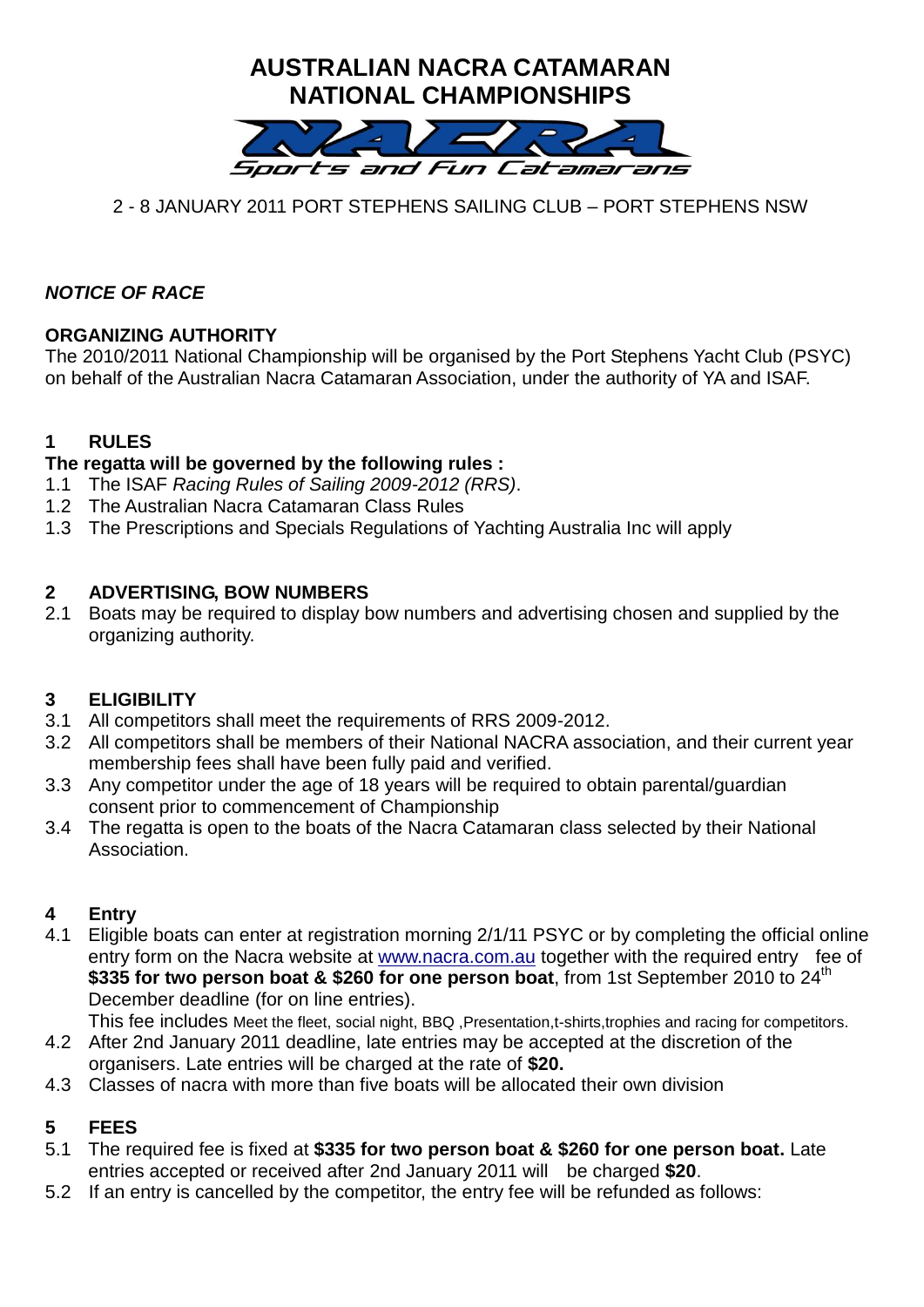Cancellation Date Until 31 November – Full Refund 1st DEC onwards %50 refund

### **6 COURSE**

6.1 The regatta will be held on the inclosed Waters of Port Stephens NSW

## **7 SCHEDULE**

- 7.1 Registration: Sunday 2nd Jan 2011, from 09:00 To 12:00
- 7.2 Measurement and Inspection: Sunday 2nd Jan 2011 for classes required
- 7.3 Dates of racing: **Sunday 2ndJan 2011** – Competitors meeting 5 pm meet the fleet 6 pm

### **Monday 3rd Jan 2011** – Race warning signal 10.30am

1 race return to shore Race warning signal 2.00 pm 2 races back to back

## **Tuesday 4th Jan 2011** - Race warning signal 10.30am

1 race return to shore Race warning signal 2.00 pm 2 races back to back Social night.

#### **Wednesday 5th Jan 2011** - lay day

## **Thursday 6th Jan 2011** - Race warning signal 11.00am

1 race stay on water Race warning signal 12:00pm 1 race return to shore Race warning signal 2:30 pm reserved for resails BBQ Party 6 pm

#### **Friday 7th Jan 2010** – Race warning signal 10.30am

1 race return to shore Race warning signal 2.00 pm reserved for resails

## **Saturday 8th Jan 2010** - Race warning signal 10.30am

1 race return to shore reserved for resails no races will be started after 2 pm Presentation night venue TBA

- 7.4 Number of races: **10** Max. Number of Races per day 4 max
- 7.5 The Prize giving ceremony is scheduled at 19:30 on Saturday 8th Jan 2011. No first warning signal for a series will be made after 14:00 on that day.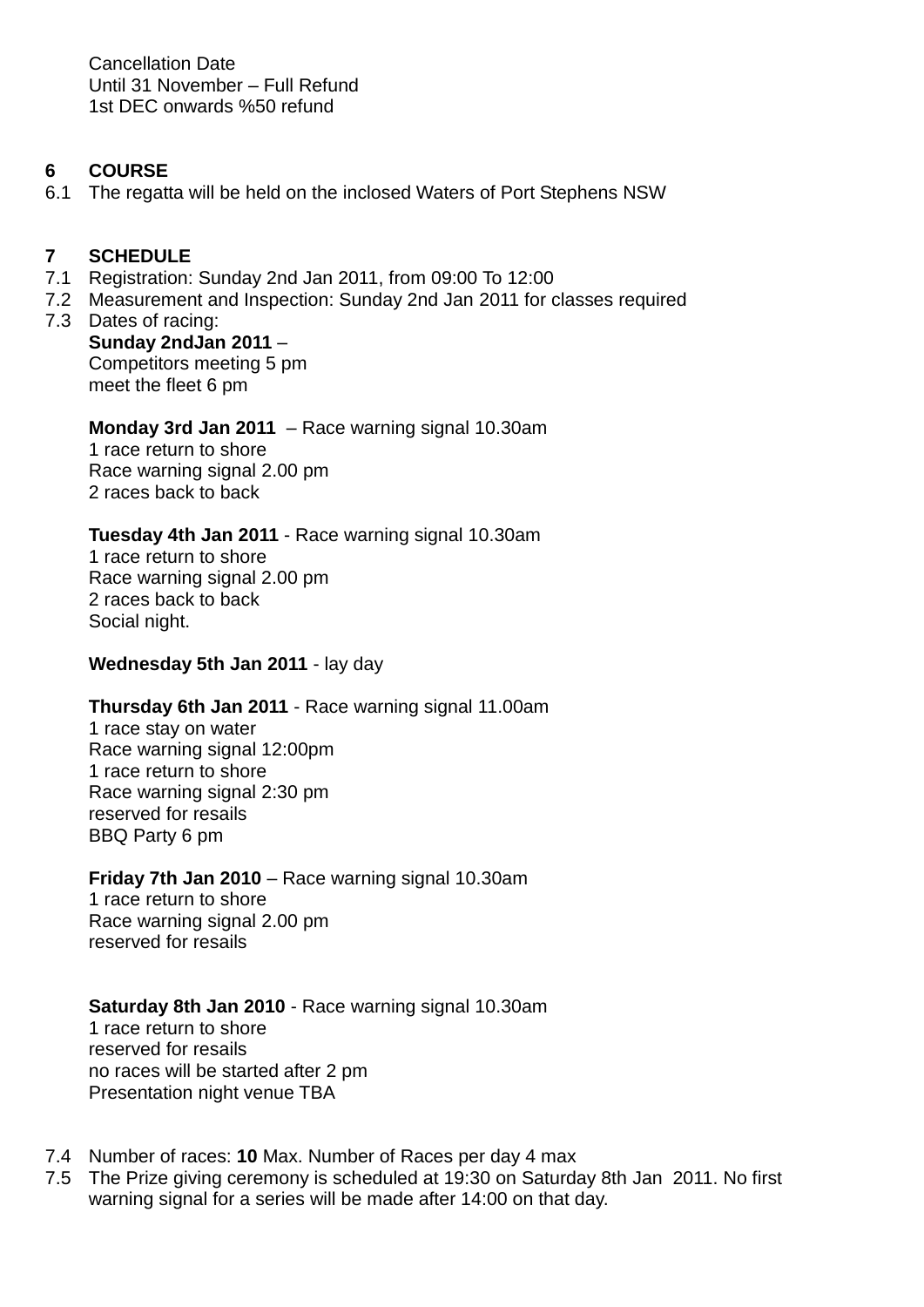### **8 MEASUREMENT**

- 8.1 Boats may be subject to inspection at any time during the event. The procedures for inspections will be specified in the sailing instructions or event regulations.
- 8.4 The equipment limitations as specified in the class rules shall apply.

### **9 SAILING INSTRUCTIONS**

9.1 The sailing instructions will be available after final registration on Saturday 1st Jan 2011 and Sunday 2nd Jan 2011 at registration desk.

### **10 VENUE**

10.1 Nacra website at [www.nacra.com.au](http://www.nacra.com.au/) shows the location of the regatta harbour and the location of the racing areas.

### **11 THE COURSES**

- 11.1 The courses will be windward leeward and standard Olympic Triangle subject to class racing.
- 11.2 The approximate course length will be from 1.2 to 1.5 Nautical Mile, aiming a target time of 50 minutes for the first boat to finish.

#### **12 PENALTY SYSTEM**

12.1 Rule 44.1 will apply, and is changed so that the Two-Turns Penalty is replaced by the One-Turn Penalty.

#### **13 SCORING**

- 13.1 The Low Point System of Appendix A will apply.
- 13.2 One (1) race is required to be completed to constitute a series;
- 13.3 When fewer than four (4) races have been completed, a boat's series score will be the total of her race scores;
- 13.4 When four (4) to seven (7) races have been completed, a boat's series score will be the total of her race scores excluding her worst score;
- 13.5 When (8) eight races have been completed a boats series score will be the total of her race scores excluding her 2 worst scores;

#### **14 BERTHING**

14.1 Boats can be kept in their assigned places in the boat park on the beach**.** 

## **15 PRIZES**

Prizes will be given as follows:

- 15.1 Trophies will be awarded to helmsman and crew of the top 3 finishing boats in all classes. Minimum 5 entries to form a class.
- 15.2 The committee may award more prizes at their discretion.